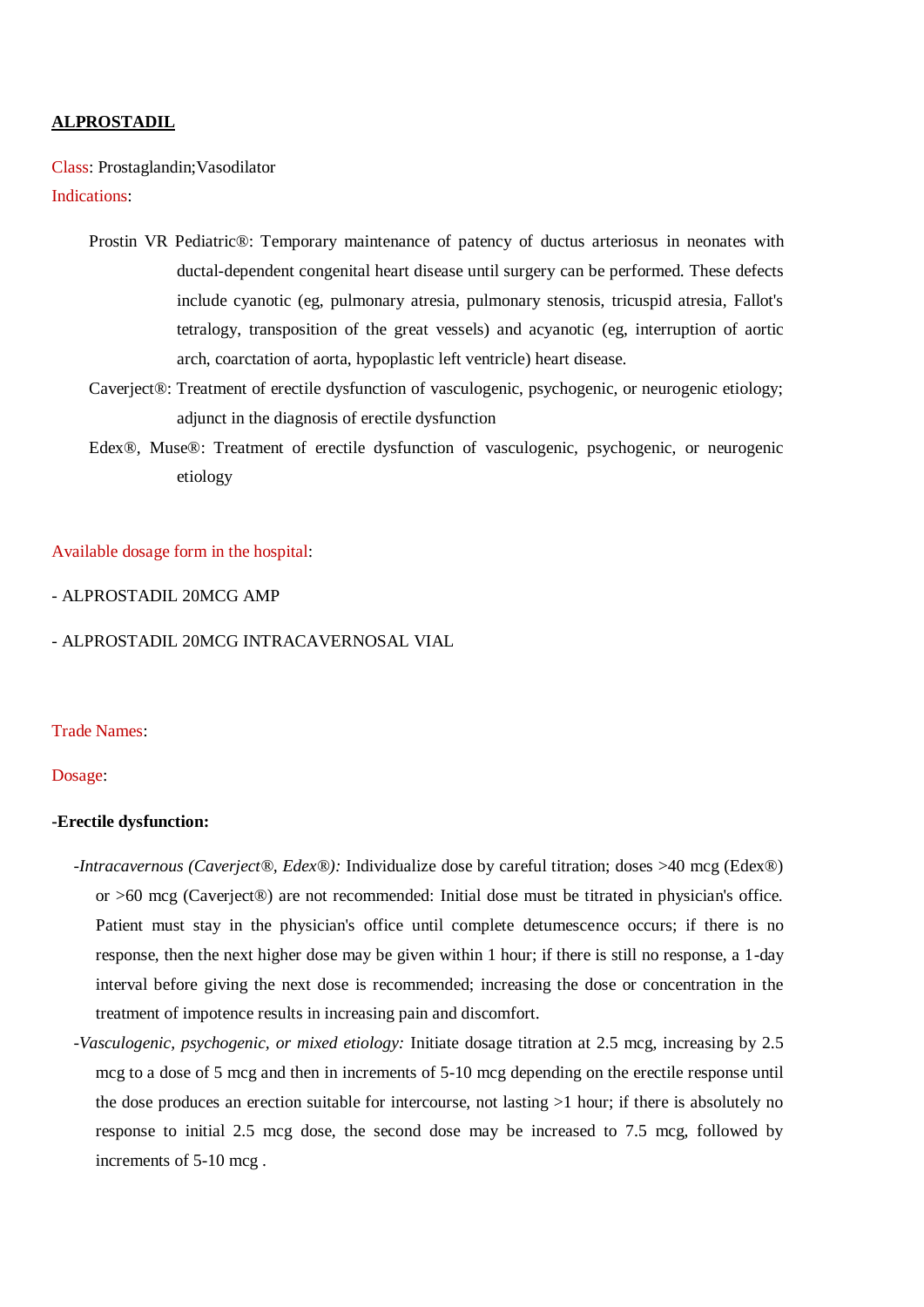-*Neurogenic etiology (eg, spinal cord injury):* Initiate dosage titration at 1.25 mcg, increasing to a dose of 2.5 mcg and then 5 mcg; increase further in increments 5 mcg until the dose is reached that produces an erection suitable for intercourse, not lasting >1 hour

 Maintenance: Once appropriate dose has been determined, patient may self-administer injections at a frequency of no more than 3 times/week with at least 24 hours between doses .

*-Intraurethral (Muse® Pellet):*

-Initial: 125-250 mcg

-Maintenance: Administer as needed to achieve an erection; duration of action is about 30-60 minutes; use only two systems per 24-hour period.

# **-Patent ductus arteriosus** I.V.:

*Prostin VR Pediatric®:* I.V. continuous infusion into a large vein, or alternatively through an umbilical artery catheter placed at the ductal opening: 0.05-0.1 mcg/kg/minute with therapeutic response, rate is reduced to lowest effective dosage. With unsatisfactory response, rate is increased gradually; maintenance: 0.01-0.4 mcg/kg/minute.

**Note:** PGE<sub>1</sub> is usually given at an infusion rate of 0.1 mcg/kg/minute, but it is often possible to reduce the dosage to  $\frac{1}{2}$  or even  $\frac{1}{10}$  without losing the therapeutic effect.

**Note:** Therapeutic response is indicated by increased pH in those with acidosis or by an increase in oxygenation  $(PO<sub>2</sub>)$  usually evident within 30 minutes.

# **Geriatric**

Elderly patients may have a greater frequency of renal dysfunction; lowest effective dose should be used. In clinical studies with Edex®, higher minimally effective doses and a higher rate of lack of effect were noted.

# **Renal Impairment:**

No dosage adjustment provided in manufacturer's labeling.

# **Hepatic Impairment:**

No dosage adjustment provided in manufacturer's labeling.

# Common side effect:

**Intracavernosal injection:** Genitourinary: Penile pain **Intravenous:** -Cardiovascular: Flushing

- -Central nervous system: Fever
- -Respiratory: Apnea